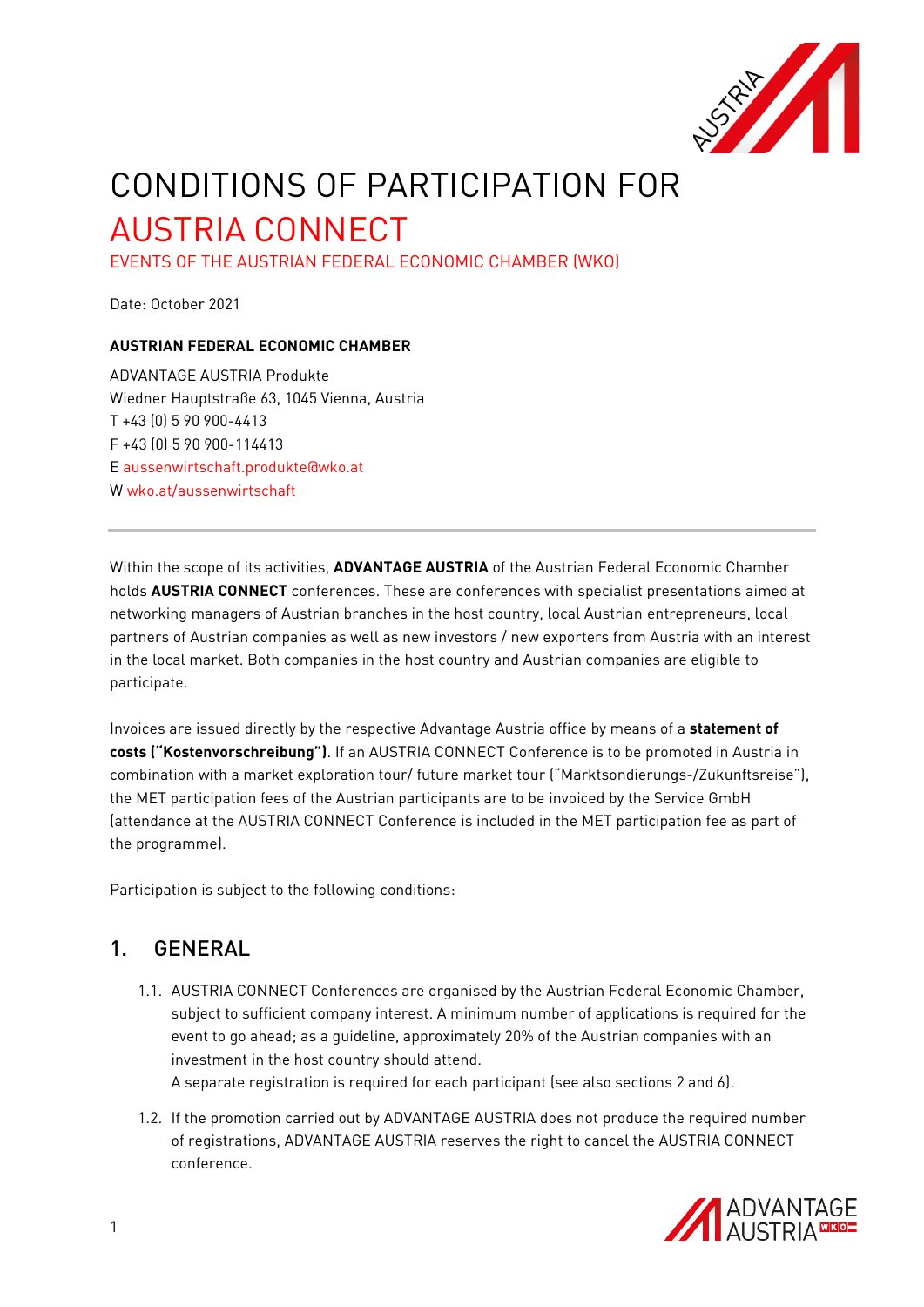

#### 2. PARTICIPATION

- 2.1. In addition to the executives of Austrian branches in the host country, local Austrian entrepreneurs and leading representatives of local partners of Austrian companies, all member firms of the Austrian Federal Economic Chamber are eligible to participate.
- 2.2. Registration for participation in an AUSTRIA CONNECT conference must be submitted to the organising office (Advantage Austria office) prior to the registration deadline using the appropriate form.
- 2.3. Persons who register a third party for an event explicitly declare that they are authorised to make this registration and will submit a corresponding declaration of consent under data protection law.
- 2.4. Registrations will be considered in the order in which they are received and depending on the available places. Registrations received after the registration deadline can only be considered in accordance with the remaining places available.
- 2.5. An application submitted in due time does not constitute a claim for admission to the AUSTRIA CONNECT conference.
- 2.6. The application becomes binding only upon acceptance by the Austrian Federal Economic Chamber. This acceptance is made by way of confirmation on the condition that the registration fee (see section 4) is paid in due time.
- 2.7. De-minimis aid: With their registration, the participants confirm their compliance with the de [minimis guidelines](http://eur-lex.europa.eu/legal-content/EN/TXT/PDF/?uri=CELEX:32013R1407&from=EN)
- 2.8. For **online events**, the following applies:
	- It is the participant's responsibility to ensure the technical requirements for the event are met before registration and are in place for the event. Double checking access to the event at least 5 minutes prior to the start is highly recommended. First-time participants should check access at least 30 minutes prior to the start so technical support is still available. The organizer is not liable for refunds if technical problems, connection difficulties, or lack of required technical equipment on the part of the participant occur.

## 3. SERVICES

AUSTRIA CONNECT Conferences are a flexible tool with a strong informative and networking nature, which support peer learning among the Austrian companies with local interests and the transfer of practical information to exporters and new entrants. The service package offered can therefore be different for each event depending on the country, subject matter or interest of the participants. In overseas markets, AUSTRIA CONNECT conferences are promoted in combination with a market exploration / future market tour.

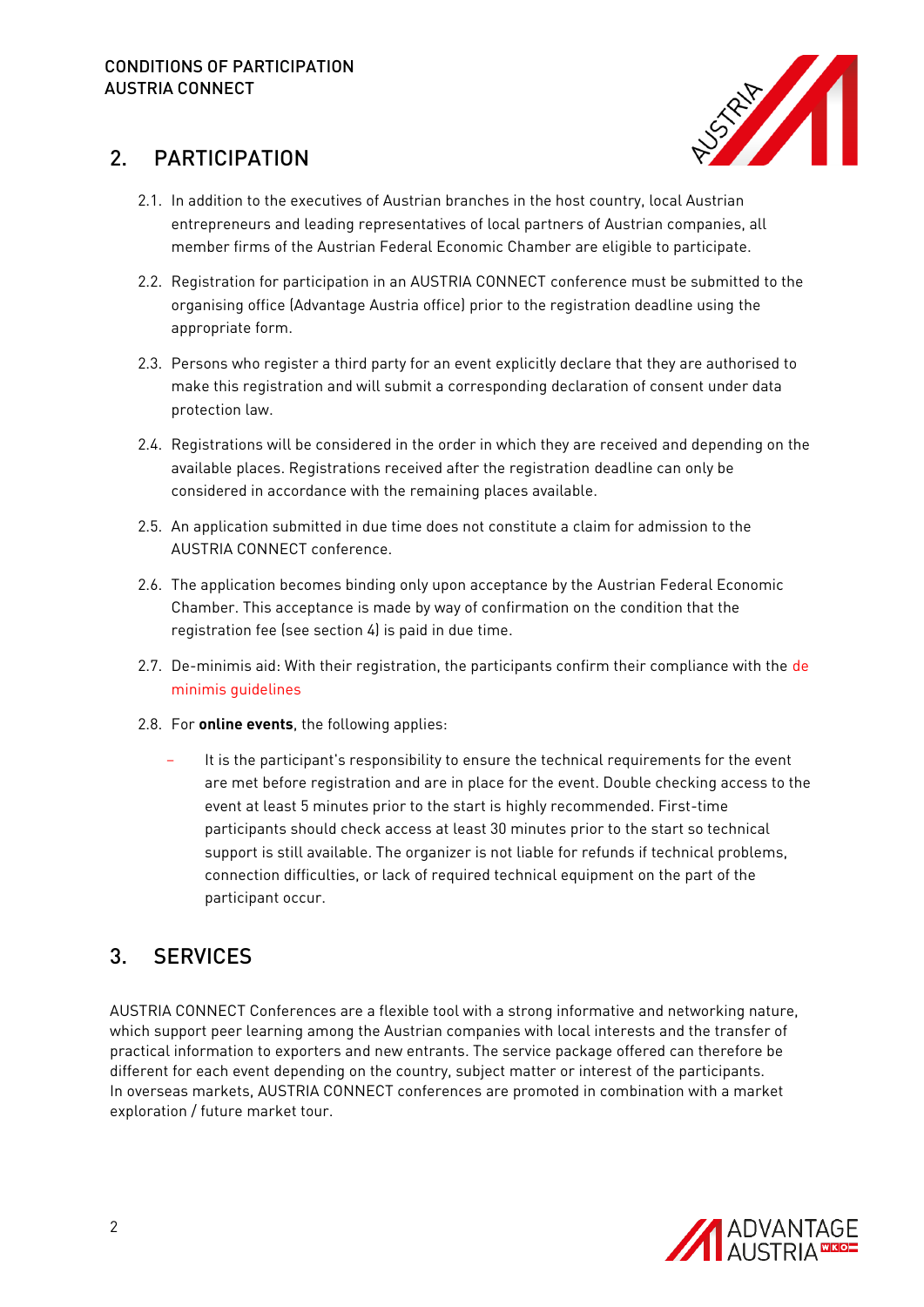#### CONDITIONS OF PARTICIPATION AUSTRIA CONNECT



- 3.1. Assistance with travel preparation and during travel, if necessary.
- 3.2. Market and country information at the beginning of the event.
- 3.3. Structured networking event (specialist presentations for information purposes).
- 3.4. Support for the participant companies during the entire duration of the event by staff of the responsible Advantage Austria office.
- 3.5. Follow-up of contacts / topics addressed at the request of the participants.

#### 4. FEE

- 4.1. Depending on the type and quality of the event, a fee of **at least EUR 100 per participant** is payable for each statement of costs issued by the Advantage Austria office (see respective event announcement).
- 4.2. If a validly registered participant does not participate or does not participate in the entire programme, the entire fee is still to be paid.
- 4.3. The following services are **not** included in the fee:
	- Travel expenses, transportation
	- Accommodation costs (hotel costs, meals)
- 4.4. In case of cancellation of an AUSTRIA CONNECT Conference by ADVANTAGE AUSTRIA for lack of sufficient interest or for other material reasons, the fee will be refunded. A refund in the event of non-participation attributable to other causes is not possible.

#### 5. DATA PROTECTION

The Data Protection Rules oft the Austrian Federal Economic Chamber apply: <https://www.wko.at/service/data-privacy-statement.html>

Events funded through the go-international initiative are organized and financed in cooperation with the Federal Ministry for Digital and Economic Affairs. This means that the Federal Ministry for Digital and Economic Affairs also receives the data you provide in the course of your participation in the event.

In addition, the Federal Ministry for Digital and Economic Affairs and the Austrian Federal Economic Chamber may use the personal and company data you provide in the course of your registration and participation to develop the go-international project further and evaluate the economic impact of the business support measures it provides.

In doing so, we rely upon our legitimate interest according to Article 6(1)(f) of the General Data Protection Regulation (GDPR). If you do not wish your data to be processed in this way, please let us

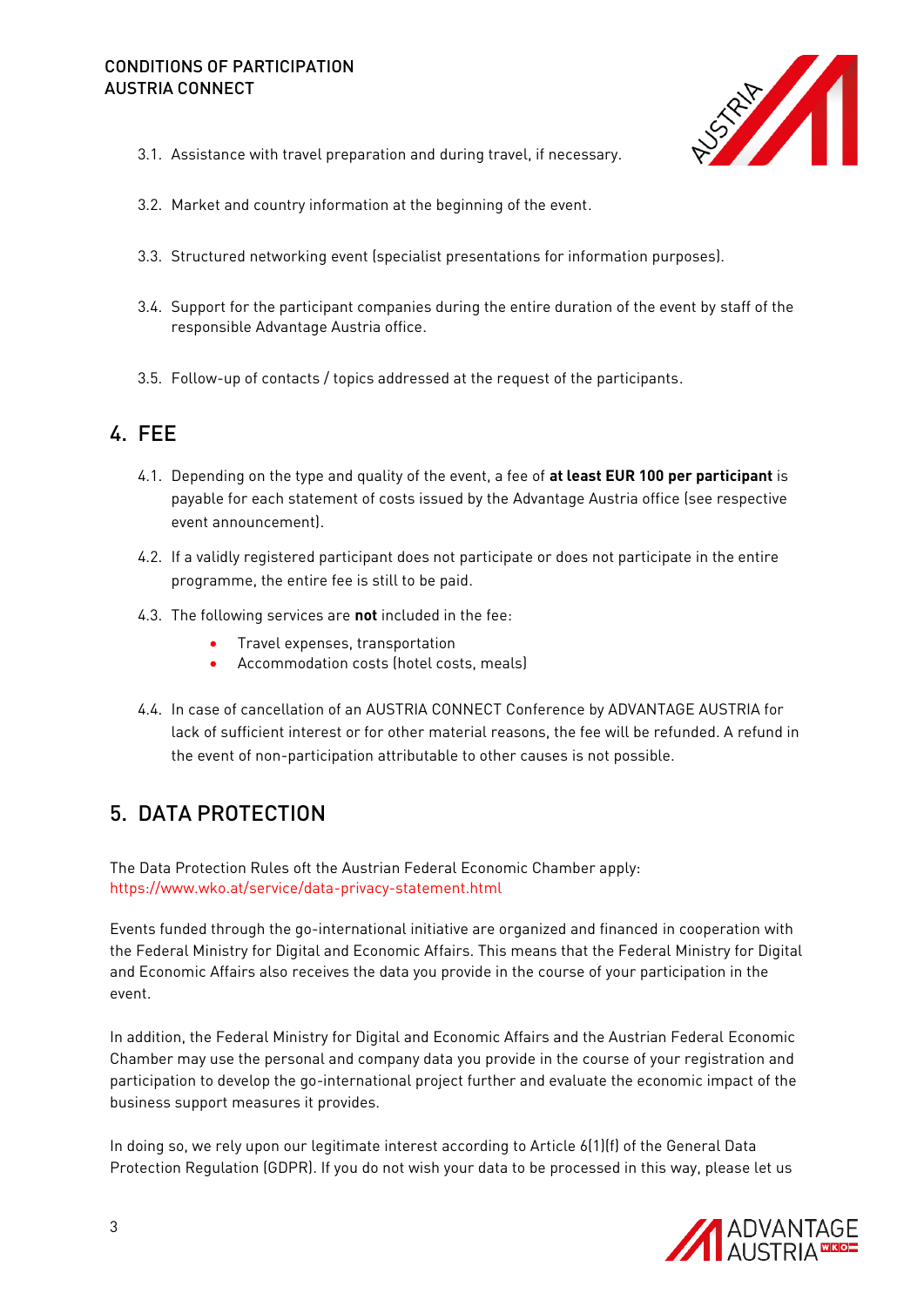#### CONDITIONS OF PARTICIPATION AUSTRIA CONNECT



know (please provide your e-mail address). This corresponds to your right of objection Article 21 of the GDPR.

In certain cases, AUSSENWIRTSCHAFT AUSTRIA will use external applications in order to improve the interaction with and between participants during events, such as: B2Match (meeting scheduling), Slido (audience interaction) and Superevent (digital support and interactive design of events). Should additional consent for data processing be required, you will be asked to provide it during the login process for these applications.

## 6. EXCLUSION FROM PARTICIPATION

- 6.1. ADVANTAGE AUSTRIA has the right to exclude a person / company for non-compliance with the conditions of participation. This applies in particular if the participation of the person / company has an adverse effect on the objectives or the Austrian character of the event. ADVANTAGE AUSTRIA is primarily committed to the preservation of Austrian economic interests and reserves the right to treat the registrations of Austrian companies (members of the Austrian Federal Economic Chamber) as a priority and, if necessary, to exclude persons / companies from the host country from participation without giving reasons.
- 6.2. A company which is in arrears regarding the payment of fees for the event in question or other fees for international events of the Austrian Federal Economic Chamber is excluded from participation.
- 6.3. Companies for which a restructuring process has been initiated, with or without selfadministration, can only take part in the event if immediate payment of the registration fee is made, as well as a deposit for additional expenses and special services.
- 6.4. Companies against which a bankruptcy application has been submitted are excluded from participation.
- 6.5. Austrian Federal Economic Chamber may invoice excluded companies for the costs incurred up to the time of exclusion.

## 7. CANCELLATION, NON-PARTICIPATION

- 7.1. A notice of cancellation without charge to the participant must be verifiably received by the issuing office at least one month before the start of the event (address and fax number in the invitation).
- 7.2. After this date and up to 10 days before the event, 50% of the fee will be charged, after which 100% of the fee is payable.

## 8. VALIDITY OF THE CONDITIONS OF PARTICIPATION

- 8.1. The current version of the conditions of participation is available on the Internet.
- 8.2. ADVANTAGE AUSTRIA reserves the right to amend the conditions of participation.